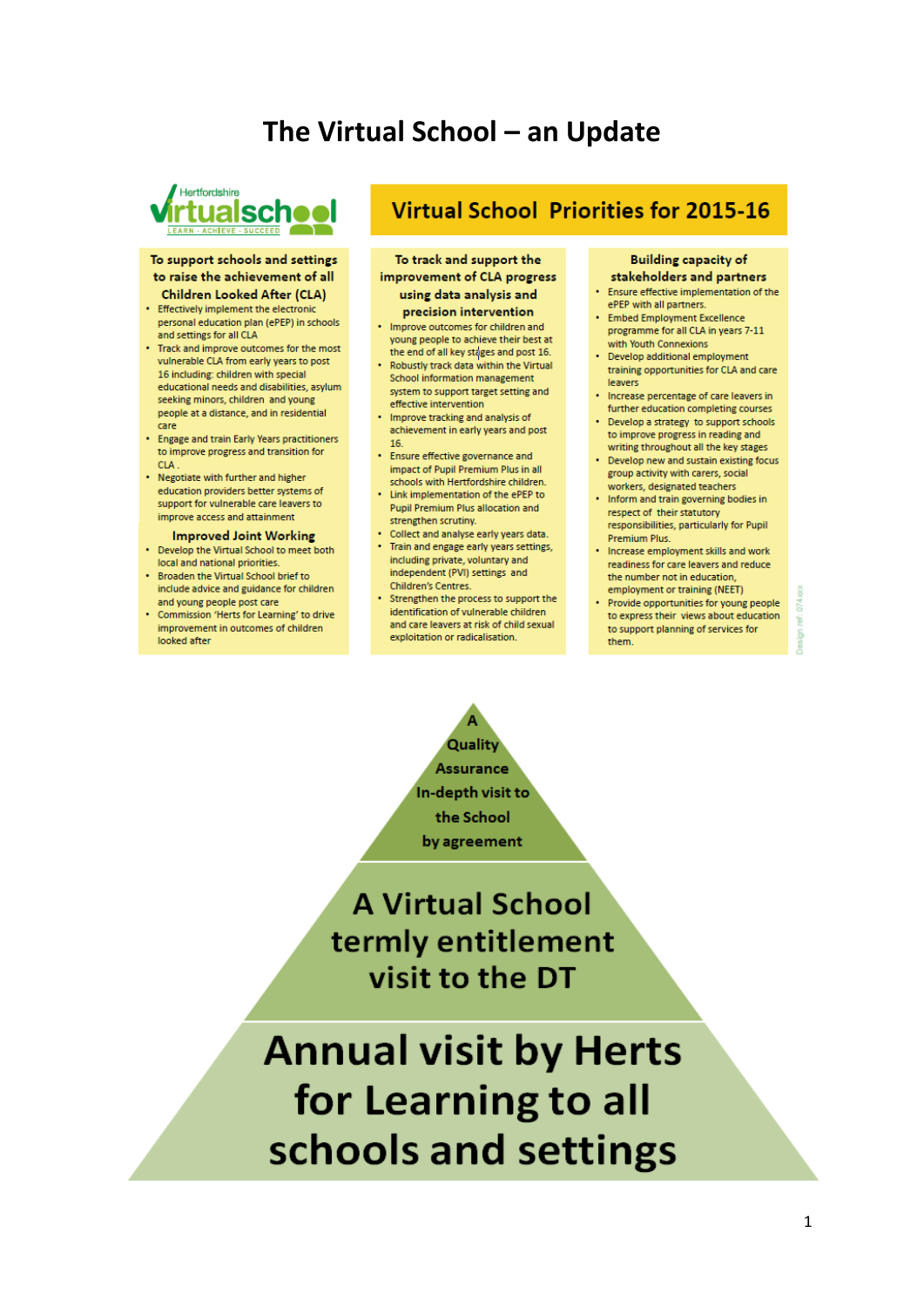# **The Virtual School from January 2016**

Following a comprehensive self-assessment and review in 2015 we have changed our way of working to support the education of children looked after. From January 2016, the new Virtual School Education Adviser team will be allocated to schools within district council areas and will work in either the Primary or Secondary phase.

| <b>Adviser</b>                         | <b>Email</b>                                   | <b>District</b>                                                           | <b>Primary or</b><br>Secondary                    |
|----------------------------------------|------------------------------------------------|---------------------------------------------------------------------------|---------------------------------------------------|
| <b>Janet Hegerty</b>                   | janet.hegerty@hertfordshire.gov.uk             | Dacorum<br>Watford<br><b>St Albans</b>                                    | Secondary                                         |
| <b>Warren</b><br><b>Tredgett-Brady</b> | warren.tredgett-<br>brady@hertfordshire.gov.uk | <b>Three Rivers</b><br>Hertsmere<br>Welwyn and<br><b>Hatfield</b>         | Secondary                                         |
| <b>Andrew Martin</b>                   | andrew.martin@hertfordshire.gov.uk             | Broxbourne<br><b>East Herts</b><br>Stevenage<br><b>North Herts</b>        | Secondary                                         |
| <b>Elizabeth Kirk</b>                  | elizabeth.kirk@hertfordshire.gov.uk            | Dacorum<br>Watford<br><b>St Albans</b>                                    | Primary                                           |
| <b>Katharine</b><br><b>Passmore</b>    | katharine.passmore@hertfordshire.gov.uk        | <b>Three Rivers</b><br>Hertsmere<br>Welwyn &<br>Hatfield                  | Primary                                           |
| <b>Jason Weinrabe</b>                  | jason.weinrabe@hertfordshire.gov.uk            | <b>Broxbourne</b><br><b>East Herts</b><br>Stevenage<br><b>North Herts</b> | Primary                                           |
| <b>Pauline</b><br><b>Williams</b>      | pauline.williams@hertfordshire.gov.uk          | County-wide                                                               | Education<br>Adviser with<br>the Adoption<br>Team |
| <b>Deborah Laurie</b>                  | deborah.laurie@hertfordshire.gov.uk            | County-wide                                                               | <b>Residential and</b><br><b>ARC</b>              |

# **Research and information on the Education of Children looked after November 2015**

### **1. NICE Guidelines Published 25th November 2015**

This guideline covers the identification, assessment and treatment of attachment difficulties in children and young people up to age 18 who are adopted from care, in special guardianship, looked after by local authorities in foster homes (including kinship foster care), residential units and other accommodation, or on the edge of care.